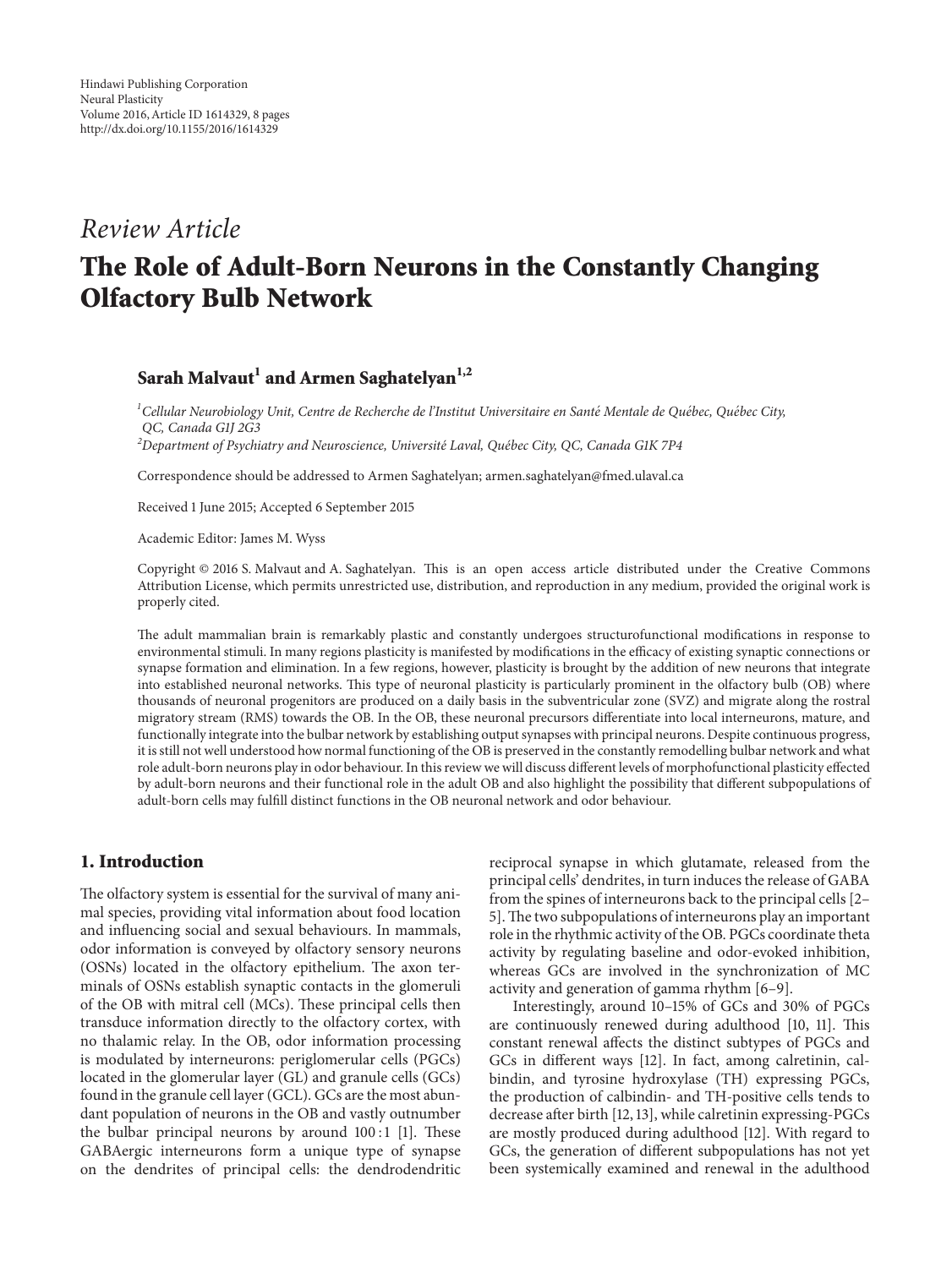has been shown only for calretinin-expressing, mGluR2 expressing, and small numbers of 5T4-expressing GC subpopulations [12, 14–16]. In general, less is known about the neurochemical heterogeneity of GCs and until now, studies aimed at understanding the role of adult-born neurons in odor information processing and olfactory behaviour have considered these cells as homogenous population of neurons [17–21]. It is conceivable, however, that different subtypes of new neurons may be activated by distinct olfactory tasks and play a specific role in different odor behaviours. There is consequently a need to understand the exact contribution of specific subpopulations of adult-born neurons to animal behaviour.

In this review, after presenting adult OB neurogenesis as a remarkable form of neuronal plasticity, we will discuss recent data concerning the functional role of adult-born neurons and their implications in olfactory behaviour. Finally, we will also discuss the heterogeneity of adult-born neurons and highlight the possibility that different subtypes of new neurons may play distinct roles in the function of the OB network and odor behaviour.

#### **2. Adult OB Neurogenesis, an Unusual Form of Structural and Functional Plasticity**

New neurons for the OB are produced in the subventricular zone (SVZ), bordering the lateral ventricles, where adult neural stem cells proliferate to give rise to rapidly dividing transient amplifying cells, which in turn divide to produce neuroblasts [22–24]. Neuroblasts migrate tangentially in chains, along the blood vessels through the rostral migratory stream (RMS) towards the OB [25–27]. Once in the OB, they start to migrate radially [28–30], reach maturity, and integrate into preexisting neuronal networks [5, 31–34]. The vast majority of adult-born neurons, around 97%, differentiate into GCs, while the other 3% become PGCs [35].

The constant neuronal turnover occurring in the OB imposes on the olfactory system the never-ending challenge of preserving normal odor information processing despite persistent morphofunctional changes in the large number of interneurons and their synaptic connections with principal cells. The mechanisms enabling the maintenance of this fine equilibrium between normal OB function and the constant rewiring of its neuronal network are not well understood. These mechanisms are driven, however, in an activity-dependent manner and sensory stimulation plays an important role in the maturation, survival, and integration of new neurons in the OB [21, 34, 36–43]. Adult-born neurons may adjust the morphofunctional properties of the bulbar network at several different levels. Firstly, the addition of new neurons may be considered as the topmost level of plasticity along with the continuous formation of new functional synaptic units with principal cells that replace existing connections. Secondly, adult-born neurons may bring to the OB properties that are not present in preexisting interneurons, which may allow them to adapt neuronal network to changing environmental conditions. Finally, new neurons may change their own morphofunctional properties

in response to external stimuli to uphold the functioning of the bulbar network.

*2.1. Plasticity in the OB Network by the Addition of New Neurons.* The adult OB is constantly supplied with new cells to be integrated into the preexisting neuronal network. *In vivo* calcium imaging has shown that adult-born PGCs begin to express spontaneous and odor-evoked responses soon after their arrival in the OB network, even if they have the molecular phenotype of immature cells [44]. In addition, other*in vivo* time-lapse imaging studies have shown that new interneurons remain structurally dynamic not only during their maturation and integration phases [44, 45], but also well beyond their synaptic integration [46]. New spines are constantly forming, retracting, and stabilizing on the dendrites of adult-born cells, and even six months after their birth these cells have a higher synaptic density than their preexisting counterparts [47]. Moreover, young adultborn neurons become more selective to particular odors as they mature [48]. These data suggest that adult-born neurons are continuously rewiring the bulbar network and represent a population of cells enabling the OB to adapt to an everchanging odor environment.

In accordance with this, it has recently been demonstrated that the lack of neurogenesis in the adult OB alters the anatomical organization of the bulbar network by modifying the precision and size of intrabulbar projections of principal cells [49]. Suppression of adult neurogenesis has also been shown to affect synchronized activity of MCs *in vitro* [19]. Adult-born neurons provide an important inhibitory input to the bulbar principal cells [19] and *in vivo* experiments have shown that a disruption to the excitation/inhibition balance received by MCs deregulates the ability of animals to discriminate between odors [50]. Thus, the constant supply of new neurons to the OB is a form of morphofunctional plasticity, allowing permanent reorganization of the bulbar network to suit changing environmental conditions.

*2.2. Adult-Born Neurons, a Population of Cells Remarkably Different from Their Preexisting Counterparts.* During maturation, adult-born GCs receive synaptic inputs on the soma and the proximal part of their apical dendrites before forming their output dendrodendritic synapses [5, 51]. This maturational profile of adult-born GCs distinguishes them from their preexisting counterparts that form input and output synapses simultaneously. The sequential acquisition of input synapses before forming the output ones allows these cells to "silently" integrate into the operational bulbar network [51]. However, when adult-born neurons are fully mature they display greater excitability than early-born ones [31, 32]. This increased excitability of adult-born cells enhances their overall inhibitory drive on the principal cells. This is supported by data which shows that ablation of neurogenesis for 28 days results in a decrease of around 45% in the inhibitory input received by MCs [19]. In addition, synapses of adult-born interneurons impinging on the dendrites of principal cells differ from those made by preexisting interneurons in terms of sensitivity to GABA(B) receptors-induced suppression of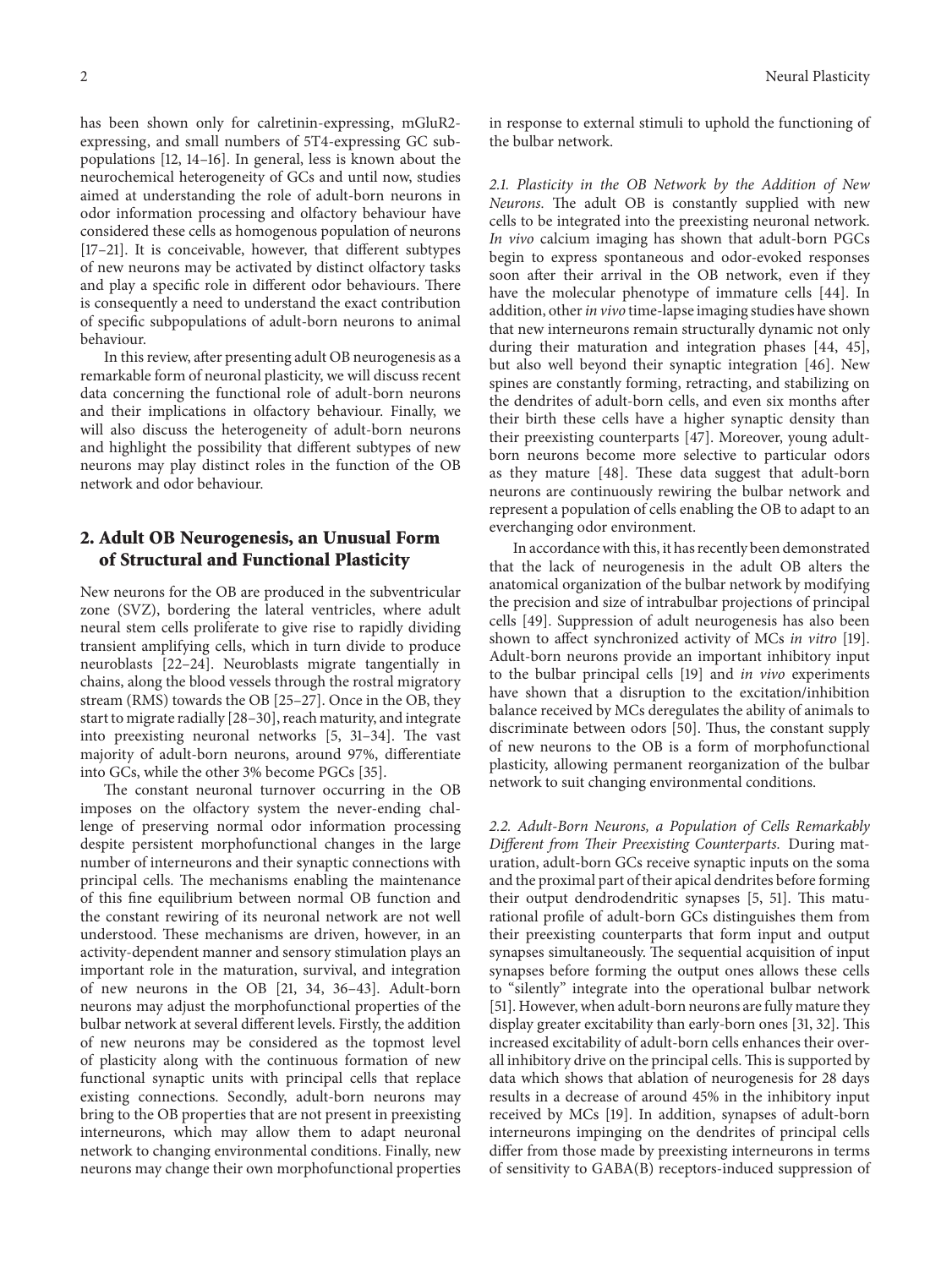GABA release [52]. This is due to the different localization of GABA(B) receptors which confers adult-born GCs with synapses different from their preexisting counterparts [52]. These data suggest that adult-born neurons provide stronger inhibitory modulation of the principal cells and have unique features that distinguish them from early-born neurons.

At two to three weeks after birth, adult-born neurons have also been shown to be more responsive to incoming new odors than their older counterparts [53, 54]. This increased responsiveness of adult-born neurons during their development may be due to the critical period during which adultborn cells (at least the PGCs) are less selective to odorant stimuli [48]. Odor selectivity of these cells can be increased by housing animals in an olfactory enriched environment, which suggests that activity-dependent mechanisms play a part in the functional maturation of these cells [48]. During this critical period adult-born cells also display long-term potentiation (LTP) at the glutamatergic input impinging on the proximal dendrites of GCs [55].

Altogether, the results presented above demonstrate that the adult OB receives a population of interneurons distinguishable from the neurons produced during early development and that these cells play a unique role in olfactory information processing.

*2.3. Plasticity through Changing Morphofunctional Properties of New Neurons.* OB neurogenesis is a process sensitive to the level of sensory experience. Several studies have shown that exposing animals to an olfactory enriched environment [39–41] or learning of an associative olfactory task [21, 36] increases survival of adult-born neurons in the OB. Conversely, depriving animals of olfactory input by closing one of their nostrils reduces survival of new neurons [34, 37, 42, 43]. Sensory activity is essential for the development and expression of dopaminergic phenotypes, but not GABAergic, calretinin-, or calbindin-positive ones, suggesting that the acquisition and maintenance of chemo-specific phenotypes by different PGCs can be affected differently by odor-induced activity [56, 57]. It has recently been proposed that mechanisms exist to allow the replacement of preexisting neurons of a particular phenotype, by newborn cells of the same phenotype, thereby maintaining in the OB a constant level of GCs of the same neurochemical subset [15]. In fact, at least for the population of mGluR2-expressing cells, ablation of preexisting GCs of this particular phenotype resulted in a recovery of the density of cells belonging to this subtype [15]. Moreover, adult-born mGluR2-expressing adult-born GCs presented enlarged spines, a characteristic that may aid in compensating for the loss of cells of the same subpopulation [15].

Sensory stimulation is required not only for the survival of new neurons, but also for their maturation, since sensory enrichment enhances synaptogenesis of PGCs [46], whereas sensory deprivation affects the density of spines on the distal dendrites of adult-born GCs [42, 58]. Interestingly, this decreased spine density on the distal dendrites of GCs is accompanied by increased spine density on the apical dendrites [58]. These data suggest a form of structural

plasticity among distinct compartments of adult-born GCs that may allow cells to receive stronger input to compensate for a decreased number of output synapses. Further evidence for activity-dependent modifications in the morphofunctional properties of adult-born neurons is observations showing that sensory deprivation triggers an increase in the excitability of new neurons [42]. These sensory-deprivationinduced alterations in the morphology and function of GCs are specific to the adult-born population, since sensory deprivation does not affect the maturation and excitability of preexisting neurons [42]. To understand whether odor stimulation provides a specific pattern of activity or overall membrane depolarization to adult-born neurons which may be required for the survival and maturation of these cells, Lin and colleagues modulated the intrinsic activity of new neurons via overexpression of Kir2.1 potassium and bacterial sodium channels and assessed the survival and integration of new cells in the OB network [59]. These experiments revealed that the intrinsic activity of adult-born neurons plays an important role in their survival but not in their synaptogenesis [59]. Therefore, the plasticity in the morphofunctional properties of adult-born cells themselves may be used to uphold the function of these cells in the OB and allow adjustment of the bulbar network to environmental stimuli. The above data reveal that neurogenesis in the adult OB is tightly linked to sensory experience and represents an important process by which the functioning of the OB network is adjusted to the constantly changing olfactory environment. This is accomplished by different levels of morphofunctional plasticity that are brought by adult-born neurons to the bulbar network.

#### **3. Implication of Adult-Born Neurons in Olfactory Behaviour**

The fact that a substantial number of adult-born neurons are integrated into the OB neuronal network on a daily basis suggests that these cells may contribute significantly to olfactory behaviour. In this review we will discuss the role of adult-born neurons in spontaneous odor exploration, odor discrimination, and associative memory tasks. The involvement of adult neurogenesis in odor-based social interactions has been discussed elsewhere [60–62] and will not be covered here.

A number of studies have been aimed at determining the potential role of adult-born neurons in various spontaneous odor behaviour tasks. First, odor enrichment [39–41] that increased the survival of adult-born neurons in the OB also resulted in an improvement of short-term odor memory [40, 41]. Irradiation which decreased the number of adult-born neurons produced, however, no change in short-term odor memory [63]. This is likely due to a compensatory increase in the survival of the preexisting population of GCs [63]. Indeed, complete suppression of adult OB neurogenesis using antimitotic drug cytosine  $\beta$ -D-arabinofuranoside (AraC), which had no effect on GCs born before AraC infusion, led to impaired short-term olfactory memory [19]. It has also been demonstrated that blocking adult neurogenesis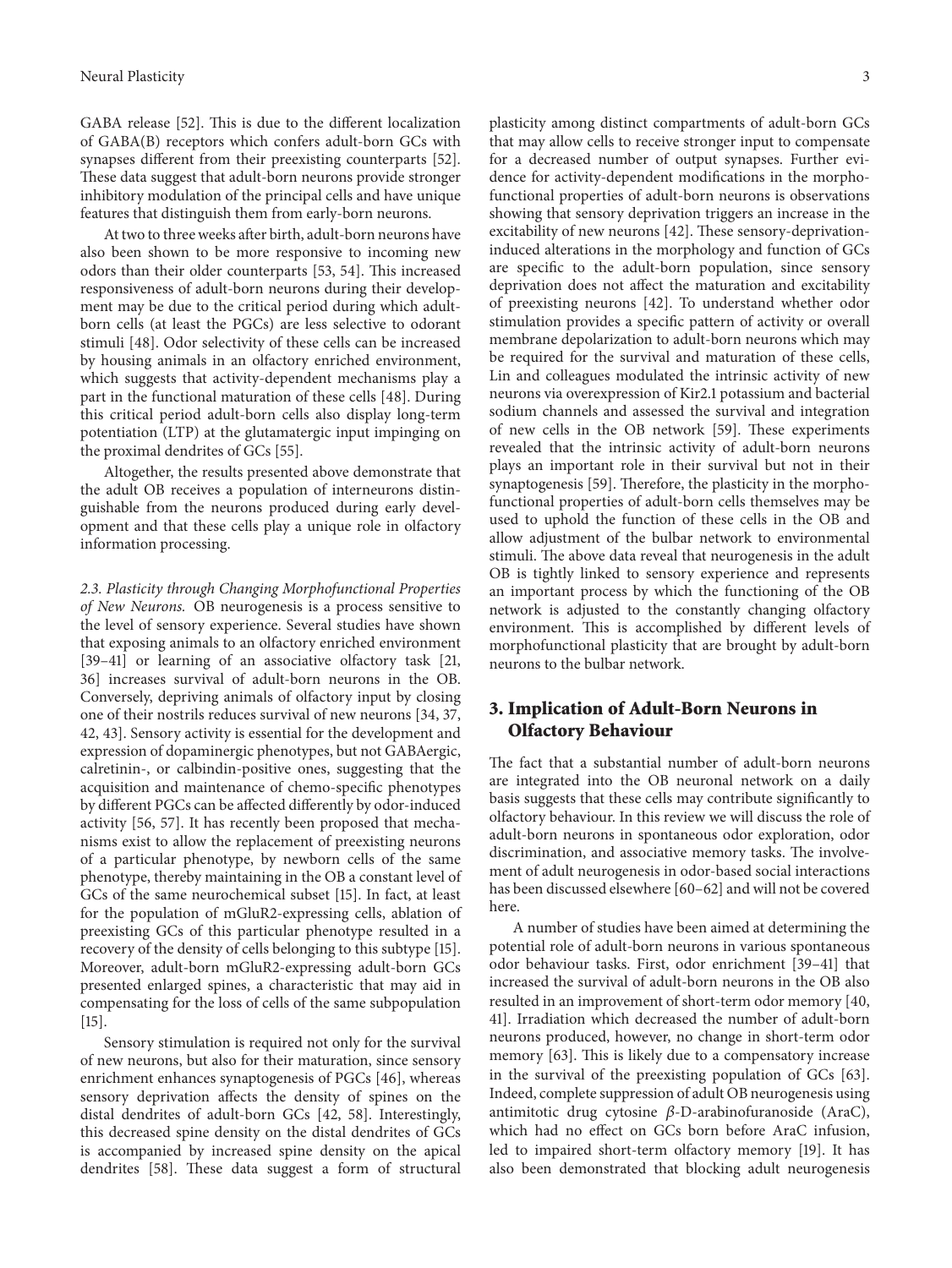with an antimitotic drug during odor enrichment prevents the enhancement in discrimination abilities of animals [39], supporting the involvement of neurogenesis in the ability to discriminate between similar odors. It appears that adultborn cells are involved specifically in the discrimination of similar odors, since inhibition of neurogenesis with an antimitotic drug had no effect on the ability of mice to discriminate between dissimilar odorants [19]. This was recently confirmed in another study which took advantage of the optogenetic approach to reveal that the specific activation of adult-born neurons facilitates animals' learning to discriminate between two odors, but only when the task is difficult, involving perceptually similar odorants [17]. What are the cellular mechanisms underlying these behavioural modulations? One possibility, as highlighted by electrophysiological recordings at the cellular and network levels following ablation of adult-born cells, is a reduced number of inhibitory synapses made by adult-born GCs on principal cell dendrites which altered inhibitory input and affected synchronized oscillatory activity of principal neurons [19]. Moreover, an optogenetic study has shown that the activation of adultborn neurons improves animal performances in an operant discrimination task of two perceptually similar odorants [17]. It is likely that activation of GCs increases the contrast between MCs since light stimulation triggers an inhibition of MCs with a low firing rate [17]. While these studies highlight some mechanisms of affected odor performances following manipulation in the number or activity of adultborn neurons, there is still a need to better understand the cellular and network mechanisms underlying the role of adult-born interneurons in the processing of olfactory information.

Associative olfactory learning, which evaluates the capacity of an animal to associate an odor with reward or noxious stimuli, is another test widely used to evaluate the implications of adult-born neurons in odor behaviour. Paradigms such as associative olfactory learning, especially those employing perceptually dissimilar odorants increase the survival of adult-born cells in the OB [21, 36, 53, 64]. However, modulation of the levels of neurogenesis had mixed consequences for animals' ability to learn an associative memory task, in some cases having no effect [19, 20], while in others performances were clearly altered [21, 63]. A possible explanation for such differences could stem from the type of odor associative tasks used in these studies [60, 65]. In associative learning procedures, it is possible to differentiate operant conditioning tasks from nonoperant conditioning ones. With operant conditioning tasks, the active behaviour adopted by animals during the learning phase determines whether or not they receive a reward. On the other hand, in nonoperant conditioning tasks, during the learning phase animals make a passive association between the odorant stimuli and the reward. Indeed, Mandairon and colleagues have shown that adult-born neurons play an important role only in operant conditioning tasks, since only these types of task seem to have an impact on the level of neurogenesis [66].

Another question to take into consideration, which may also explain discrepancies in the literature, is whether adultborn neurons are involved in the acquisition, retrieval, and storage of odor-associated memories. Several studies have shown that pharmacological or genetic suppression of adult neurogenesis prior to the task of acquisition does not affect animals' performances [18–21], suggesting that adult-born neurons are not involved in the acquisition of odor-associated memories. Recent observations using a transgenic mouse line based on the "tag-and-ablate" strategy showed, however, that adult-born neurons are involved in the expression of odorreward memories [18]. In this model, a tamoxifen treatment makes it possible to target or "tag" a large population of adult-born neurons with diphtheria toxin receptor in nestinpositive cells and their progeny. This is followed by a second treatment with diphtheria toxin that ablates the entire tagged cell population. The advantage of this model compared to general adult neurogenesis suppression studies is that adultborn neurons can be specifically ablated during particular phases of memory acquisition, retrieval, or storage. Using this model, the authors demonstrated that in an associative learning task, the ablation of mature newborn neurons just after the training phase resulted in altered olfactory memory. Although this study shows that bulbar adult-born neurons play a key role in the expression of odor-reward memories, this effect appears to be transient. Ablation of adult-born GCs 28 days after training did not produce a memory deficit, suggesting that, with time, recall of odor-reward memory becomes independent from adult-neurogenesis in the OB [18]. Thus these data indicate that, in order to more fully understand the role of adult-born neurons in odor memory tasks, there is a need for more detailed analyses that take into account the different steps of memory formation, execution, and storage.

One approach to address this issue would be to directly modulate the activity of adult-born neurons that are already integrated into the bulbar network. To achieve this, it is possible to take advantage of optogenetic activation or silencing of neurons, a method that has been used extensively over the last decade in many different fields of research [67, 68]. This technique enables the selective activation or inhibition of the activity of particular cell populations via expression at their membrane opsin receptors which are sensitive to light stimulation at a particular wavelength. Alonso and colleagues used this technique to investigate the involvement of adult-born interneurons in olfactory behaviour in the context of associative learning [17]. They showed that specifically activating adult-born neurons during learning of an operant olfactory discrimination task not only decreased the time necessary for the animals to learn the task, but also improved their memory of it. Animals in which adult-born neurons were activated were able to remember the task longer, as compared to control mice [17]. Other tools available to modulate the activity of different cellular populations are Designed Receptors Exclusively Activated by Designer Drugs (DREADDs), G protein-coupled muscarinic receptors genetically modified to respond exclusively to a pharmacologically inert molecule, clozapine-N-oxide (CNO) [69, 70]. When coupled to Gi family proteins, CNO treatment has an inhibitory effect on DREADD-expressing cells, whereas those coupled to Gq proteins are activated by CNO.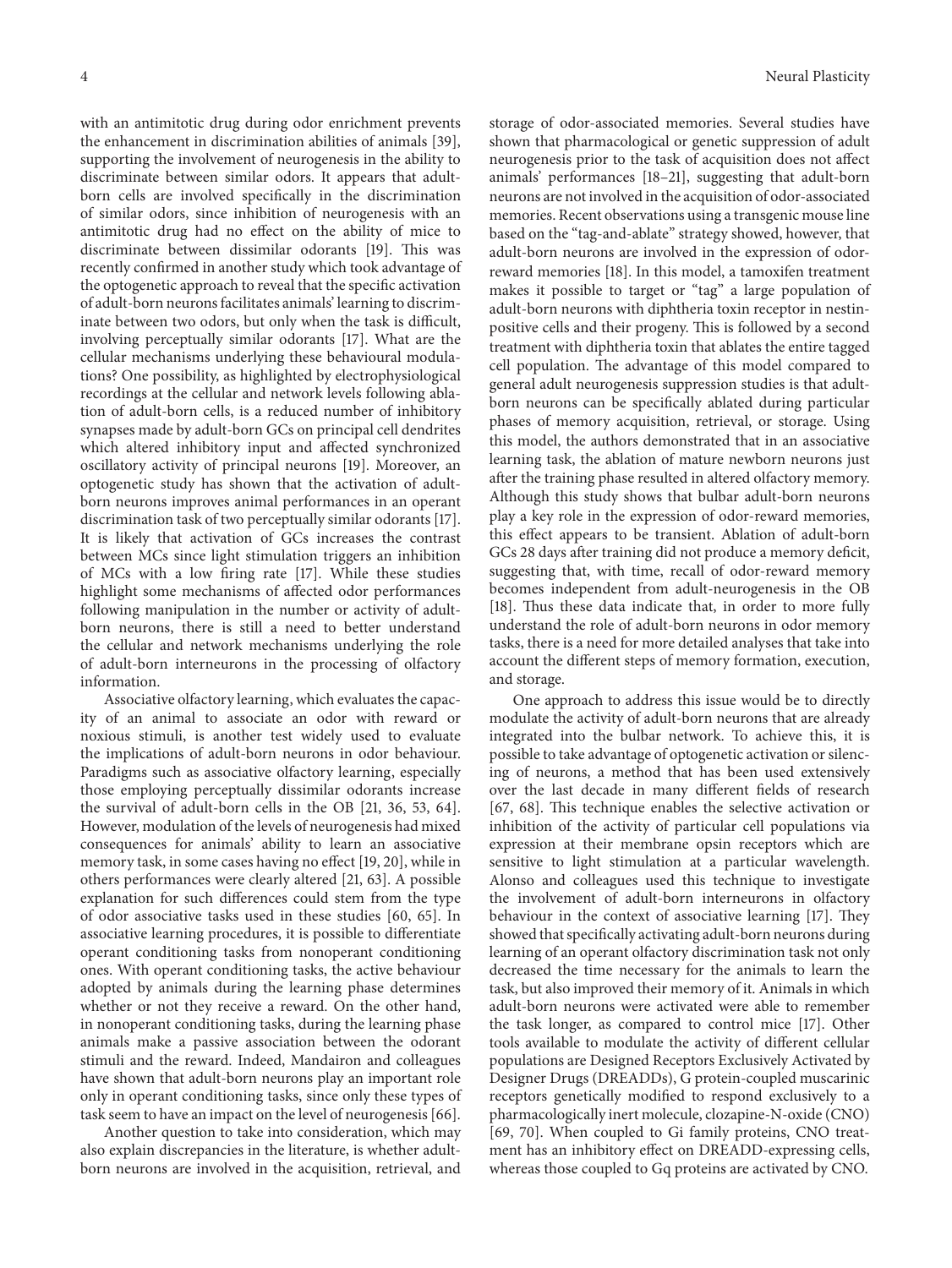The tools presented above will enable investigation of the involvement of adult-born interneurons in olfactory behaviour during particular phases of odor task performance and there is urgent need for the implementation of these approaches to dissect the function of new cells in the OB.

#### **4. Adult-Born Neurons: Distinct Functions for Different Subpopulation of Cells?**

Adult-born interneurons are produced in a region-specific manner and may be subdivided into different subsets based on the expression of neurochemical markers. Hack and colleagues showed that different subpopulations of adult-born neurons are produced in the region-specific manner in the SVZ and RMS [71]. Using retroviral labelling in these regions, the authors revealed that TH+ PGCs are generated in large numbers in the RMS [71]. Merkle and colleagues, by targeting stem cells, have further shown that both neonatally and adult-born cells in the OB are produced in a region-specific manner along SVZ-RMS pathway [72]. These data suggest that diverse subpopulations of interneurons are derived from a heterogeneous pool of stem cells.

The different subpopulations of adult-born neurons are produced not only in specific subregions, but also with a distinct temporal pattern throughout an animal lifetime. As briefly presented in the introduction, the GL contains at least three subpopulations of PGCs based on the expression of TH, calretinin, and calbindin [16, 73, 74]. Using dye labelling and homochronic/heterochronic transplantation, it has been shown that calbindin-positive PGCs are largely generated during neonatal life, whereas calretinin- and THexpressing neurons are mainly produced during adulthood [75]. By contrast, using inducible genetic fate mapping of Dlx1/2 precursors, it has been shown that the production of TH-expressing PGCs is maximal during early embryogenesis [12]. More consensus exists for the temporal pattern of calretinin and calbindin-expressing PGCs production, as genetic fate mapping has revealed that the production of calbindin interneurons is maximal during late embryogenesis and declines postnatally, whereas calretinin cell production is low during embryogenesis and increases postnatally [12]. The different subpopulations of adult-born PGCs are responsive to odor stimulation as shown by *in vivo* two-photon  $Ca^{2+}$  imaging and targeted patch-clamp recordings [44, 48]. Moreover, their responses to olfactory stimulation are shaped in an experience-dependent manner [48]. However, the role of different subpopulations of adult-born PGCs in OB network function and odor behaviour remains unknown. Some morphofunctional differences are observed between different subtypes of PGCs indicating that they may play distinct roles in the OB. For example, it has been shown that TH-expressing PGCs are the only population of interneurons that receive input from the olfactory nerve [76]. By contrast, other populations of PGCs send their dendrites to intraglomerular zones that are not in contact with the sensory neuron's terminals [76]. Therefore, TH-expressing PGCs may be more sensitive to the level of sensory input.This is supported by observations showing that social odor perception after mating is associated

with an increased level of TH expression in PGCs and dopaminergic transmission in the OB [77]. This increase in dopaminergic transmission upholds presynaptic inhibition of sensory neurons and hampers neuronal activation in the OB, thus leading to the modulation of social odor perception detrimental to pregnancy [77]. The relative contributions of adult-born and preexisting TH-expressing cells to this effect have yet to be studied, as have the roles of calbindin- and calretinin-positive PGCs in odor behaviour.

The OB also contains parvalbumin-expressing interneurons located in the external plexiform layer (EPL) [12, 78]. These interneurons are produced only during the perinatal period [12] and play an important role in feedback control of the OB output [78].

GCs are the largest population of neurons in the OB. Despite this, very little is known about neurochemical heterogeneity of these cells and how different subtypes of GCs shape odor information processing in the OB and olfactory behaviour. Indeed, until now essentially all of the studies investigating the role of adult-born neurons in olfactory behaviour have considered these cells as homogenous population of neurons [17–21]. It is conceivable, however, that each subtype of adult-born GCs plays a specific role in odor information processing. Among the different subtypes that have been described so far are calretinin-expressing GCs found in the superficial GCL; glycoprotein 5T4-expressing cells located in the mitral cell layer (MCL); and mGluR2-, CaMKIV-, and CaMKII-expressing ones found throughout the GCL [15, 79–81]. Of these, calretinin- and mGluR2 expressing neurons and at lower level 5T4-expressing cells have been shown to be renewed in adulthood [12, 14, 15], while the renewal of other subtypes have not been yet reported. Moreover, GCs with different morphologies to their early-born counterparts have recently been described as type 1 deep branching GCs, type 2 shrub GCs, type 3 perimitral GCs, and type 4 satellite cells [14]. What is the role of these neurons as well as other, as yet undiscovered, subtypes of GCs in odor information processing and odor behaviour? Interestingly, as with PGCs, some morphofunctional differences have been observed in GCs. While these data are still rudimentary, they imply that each subtype of GCs may play a distinct role in the OB. For example, it is well known that calretininexpressing cells are located at the superficial GCL and may thus specifically contact tufted cells [12, 16]. Since tufted cells are involved in the synchronization of isofunctional odor columns in the OB [82] and GCs play a crucial role in the synchronization of principal cell activity [6–9], it is conceivable that calretinin-expressing GCs may be specifically involved in odor discrimination paradigms, especially those involving complex tasks based on the discrimination of similar odors. With regard to newly described subpopulations of adultborn GCs [14], some morphological differences were also documented. It has been shown that the dendrites of type 1 GCs do not reach the MCL or EPL but branch primarily in deeper regions of the OB. Type 2 shrub GCs extend a single primary dendrite into the deep layer of the EPL where they branch extensively, giving rise to many small dendrites decorated with numerous spine-like protrusions. The cell bodies of type 3 perimitral GCs are confined to the MCL,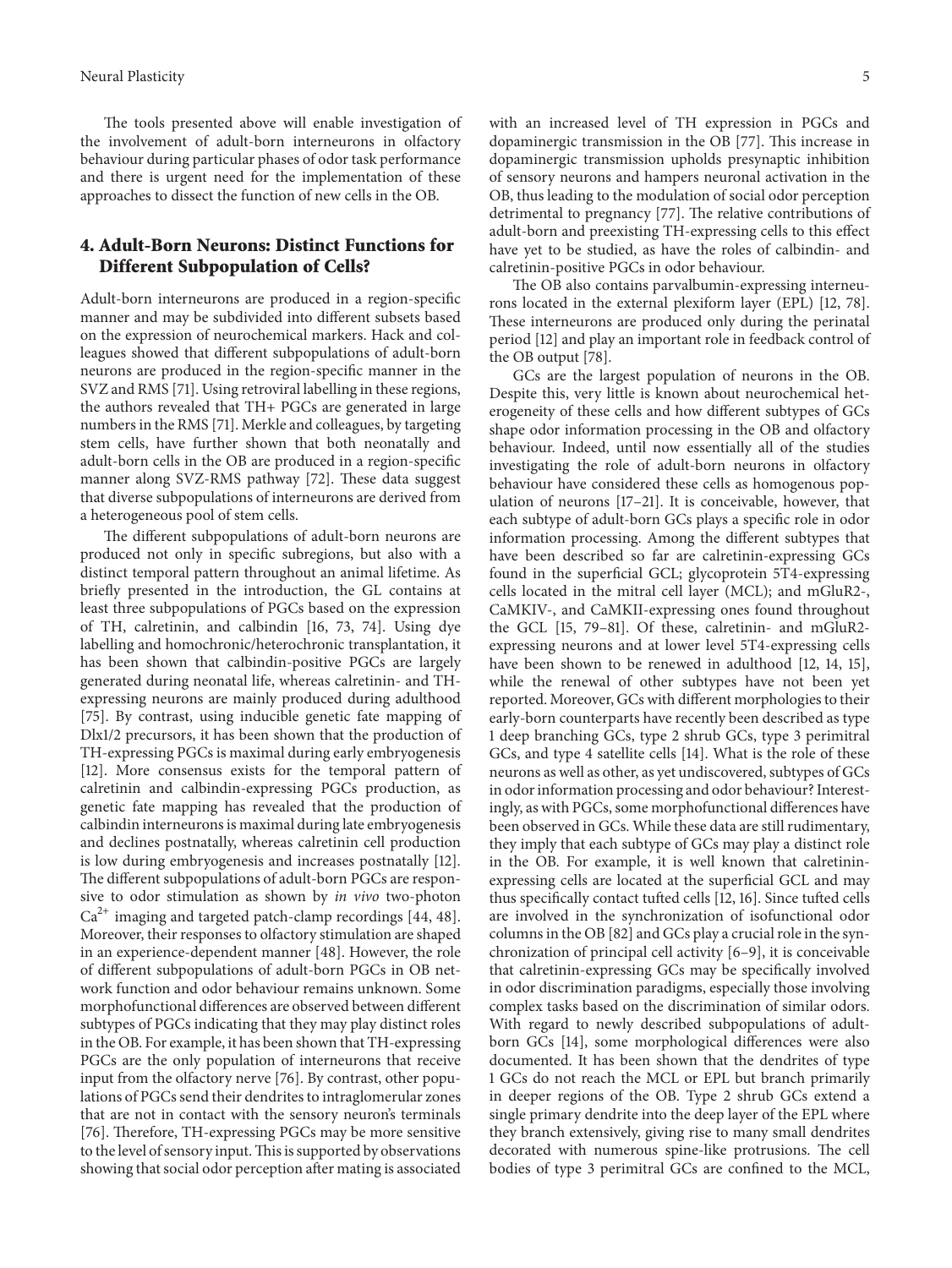from which they extend thin spineless processes that branch above and below the MCL. Type 4 cells are located in the EPL and have branched dendrites with varicosities and few spines [14]. While the functional role of these new subtypes of GCs is not yet known, based on their morphology and location in the OB, it has been hypothesized that types 1 and 2 GCs may inhibit the cell bodies and proximal dendrites of principal neurons and thus mediate columnar inhibition and localized lateral inhibition, whereas types 3 and 4 cells may inhibit the output of principal neurons and their dendrites [14]. The above data demonstrate growing evidence for the heterogeneity of adult-born interneurons in the OB. While several subpopulations of PGCs and GCs have already been described, it is conceivable that other subpopulations will emerge in the near future. Some of this data implies that various subpopulations may differ functionally, something that must be studied further to increase our understanding of how olfactory information is processed in the OB. Hence, further investigation is needed to determine whether and how each adult-born (and preexisting) cell subpopulation makes a unique contribution to bulbar circuitry, and if so, whether there are preferential conditions under which their involvement is required. Moreover, if such differences can be revealed, it will be crucial to understand the impact of each subpopulation of interneurons on different olfactory behaviours.

#### **5. Conclusion**

Adult neurogenesis is an extraordinary process which constantly supplies the OB with new interneurons, a cell population that plays an important role in regulating information sent by principal cells to higher brain regions. This mode of maintaining the plasticity of the OB allows fine adaptation of the bulbar circuitry to the constantly changing environment. The question of the functional role played by these cells has to be better understood. In fact, studies aimed at determining the involvement of adult neurogenesis in different olfactory behaviours have produced dissenting data. There is therefore a need for a different approach to resolve this problem and the advent of new techniques over recent years will certainly aid in advancing our knowledge in this field of research. Moreover, the fact that different subpopulations of adult-born cells in the OB have been clearly identified implies that we can no longer consider neurogenesis as the birth of a homogenous population of interneurons but of different subsets that each makes a unique contribution to olfactory processing and network activity.

#### **Conflict of Interests**

The authors declare that there is no conflict of interests regarding the publication of this paper.

#### **References**

[1] G. M. Shepherd, W. R. Chen, and C. A. Greer, "Olfactory bulb," in *The Synaptic Organization of the Brain*, G. M. Shepherd, Ed., pp. 165–216, Oxford University Press, 2004.

- [2] J. S. Isaacson and B. W. Strowbridge, "Olfactory reciprocal synapses: dendritic signaling in the CNS," *Neuron*, vol. 20, no. 4, pp. 749–761, 1998.
- [3] C. E. Jahr and R. A. Nicoll, "An intracellular analysis of dendrodendritic inhibition in the turtle *in vitro* olfactory bulb," *Journal of Physiology*, vol. 326, pp. 213–234, 1982.
- [4] J. L. Price and T. P. Powell, "The synaptology of the granule cells of the olfactory bulb," *Journal of Cell Science*, vol. 7, no. 1, pp. 125–155, 1970.
- [5] M. C. Whitman and C. A. Greer, "Synaptic integration of adultgenerated olfactory bulb granule cells: basal axodendritic centrifugal input precedes apical dendrodendritic local circuits," *Journal of Neuroscience*, vol. 27, no. 37, pp. 9951–9961, 2007.
- [6] A. C. Arevian, V. Kapoor, and N. N. Urban, "Activity-dependent gating of lateral inhibition in the mouse olfactory bulb," *Nature Neuroscience*, vol. 11, no. 1, pp. 80–87, 2008.
- [7] I. Fukunaga, J. T. Herb, M. Kollo, E. S. Boyden, and A. T. Schaefer, "Independent control of gamma and theta activity by distinct interneuron networks in the olfactory bulb," *Nature Neuroscience*, vol. 17, no. 9, pp. 1208–1216, 2014.
- [8] N. N. Urban, "Lateral inhibition in the olfactory bulb and in olfaction," *Physiology and Behavior*, vol. 77, no. 4-5, pp. 607–612, 2002.
- [9] M. Yokoi, K. Mori, and S. Nakanishi, "Refinement of odor molecule tuning by dendrodendritic synaptic inhibition in the olfactory bulb," *Proceedings of the National Academy of Sciences of the United States of America*, vol. 92, no. 8, pp. 3371–3375, 1995.
- [10] D. C. Lagace, M. C. Whitman, M. A. Noonan et al., "Dynamic contribution of nestin-expressing stem cells to adult neurogenesis," *Journal of Neuroscience*, vol. 27, no. 46, pp. 12623–12629, 2007.
- [11] J. Ninkovic, T. Mori, and M. Götz, "Distinct modes of neuron addition in adult mouse neurogenesis," *The Journal of Neuroscience*, vol. 27, no. 40, pp. 10906–10911, 2007.
- [12] R. Batista-Brito, J. Close, R. Machold, and G. Fishell, "The distinct temporal origins of olfactory bulb interneuron subtypes," *The Journal of Neuroscience*, vol. 28, no. 15, pp. 3966–3975, 2008.
- [13] K. Kosaka, K. Toida, Y. Aika, and T. Kosaka, "How simple is the organization of the olfactory glomerulus?: the heterogeneity of so-called periglomerular cells," *Neuroscience Research*, vol. 30, no. 2, pp. 101–110, 1998.
- [14] F. T. Merkle, L. C. Fuentealba, T. A. Sanders, L. Magno, N. Kessaris, and A. Alvarez-Buylla, "Adult neural stem cells in distinct microdomains generate previously unknown interneuron types," *Nature Neuroscience*, vol. 17, no. 2, pp. 207–214, 2014.
- [15] K. Murata, M. Imai, S. Nakanishi et al., "Compensation of depleted neuronal subsets by new neurons in a local area of the adult olfactory bulb," *Journal of Neuroscience*, vol. 31, no. 29, pp. 10540–10557, 2011.
- [16] S. Parrish-Aungst, M. T. Shipley, F. Erdelyi, G. Szabo, and A. C. Puche, "Quantitative analysis of neuronal diversity in the mouse olfactory bulb," *Journal of Comparative Neurology*, vol. 501, no. 6, pp. 825–836, 2007.
- [17] M. Alonso, G. Lepousez, S. Wagner et al., "Activation of adult-born neurons facilitates learning and memory," *Nature Neuroscience*, vol. 15, no. 6, pp. 897–904, 2012.
- [18] M. Arruda-Carvalho, K. G. Akers, A. Guskjolen, M. Sakaguchi, S. A. Josselyn, and P. W. Frankland, "Posttraining ablation of adult-generated olfactory granule cells degrades odor–reward memories," *Journal of Neuroscience*, vol. 34, no. 47, pp. 15793– 15803, 2014.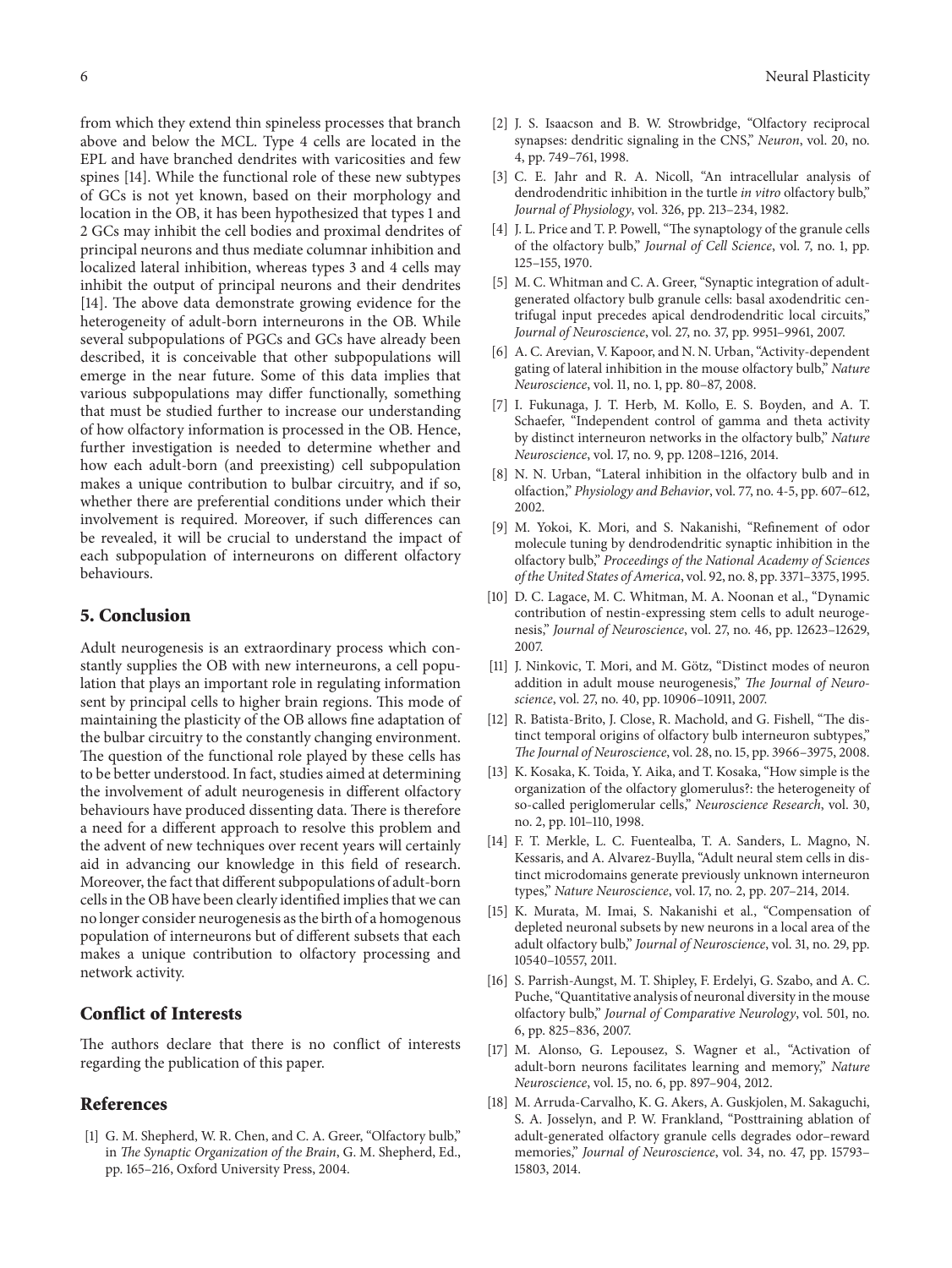- [19] V. Breton-Provencher, M. Lemasson, M. R. Peralta III, and A. Saghatelyan, "Interneurons produced in adulthood are required for the normal functioning of the olfactory bulb network and for the execution of selected olfactory behaviors," *Journal of Neuroscience*, vol. 29, no. 48, pp. 15245–15257, 2009.
- [20] I. Imayoshi, M. Sakamoto, T. Ohtsuka et al., "Roles of continuous neurogenesis in the structural and functional integrity of the adult forebrain," *Nature Neuroscience*, vol. 11, no. 10, pp. 1153– 1161, 2008.
- [21] S. Sultan, N. Mandairon, F. Kermen, S. Garcia, J. Sacquet, and A. Didier, "Learning-dependent neurogenesis in the olfactory bulb determines long-term olfactory memory," *The FASEB Journal*, vol. 24, no. 7, pp. 2355–2363, 2010.
- [22] A. Alvarez-Buylla and J. M. García-Verdugo, "Neurogenesis in adult subventricular zone," *The Journal of Neuroscience*, vol. 22, no. 3, pp. 629–634, 2002.
- [23] F. Doetsch, I. Caillé, D. A. Lim, J. M. García-Verdugo, and A. Alvarez-Buylla, "Subventricular zone astrocytes are neural stem cells in the adult mammalian brain," *Cell*, vol. 97, no. 6, pp. 703– 716, 1999.
- [24] M. B. Luskin, "Restricted proliferation and migration of postnatally generated neurons derived from the forebrain subventricular zone," *Neuron*, vol. 11, no. 1, pp. 173–189, 1993.
- [25] C. Lois, J.-M. García-Verdugo, and A. Alvarez-Buylla, "Chain migration of neuronal precursors," *Science*, vol. 271, no. 5251, pp. 978–981, 1996.
- [26] M. Snapyan, M. Lemasson, M. S. Brill et al., "Vasculature guides migrating neuronal precursors in the adult mammalian forebrain via brain-derived neurotrophic factor signaling," *The Journal of Neuroscience*, vol. 29, no. 13, pp. 4172–4188, 2009.
- [27] M. C. Whitman, W. Fan, L. Rela, D. J. Rodriguez-Gil, and C. A. Greer, "Blood vessels form a migratory scaffold in the rostral migratory stream," *The Journal of Comparative Neurology*, vol. 516, no. 2, pp. 94–104, 2009.
- [28] L. S. David, M. Schachner, and A. Saghatelyan, "The extracellular matrix glycoprotein tenascin-R affects adult but not developmental neurogenesis in the olfactory bulb," *Journal of Neuroscience*, vol. 33, no. 25, pp. 10324–10339, 2013.
- [29] I. Hack, M. Bancila, K. Loulier, P. Carroll, and H. Cremer, "Reelin is a detachment signal in tangential chain-migration during postnatal neurogenesis," *Nature Neuroscience*, vol. 5, no. 10, pp. 939–945, 2002.
- [30] A. Saghatelyan, A. De Chevigny, M. Schachner, and P.-M. Lledo, "Tenascin-R mediates activity-dependent recruitment of neuroblasts in the adult mouse forebrain," *Nature Neuroscience*, vol. 7, no. 4, pp. 347–356, 2004.
- [31] O. Belluzzi, M. Benedusi, J. Ackman, and J. J. LoTurco, "Electrophysiological differentiation of new neurons in the olfactory bulb," *The Journal of Neuroscience*, vol. 23, no. 32, pp. 10411– 10418, 2003.
- [32] A. Carleton, L. T. Petreanu, R. Lansford, A. Alvarez-Buylla, and P.-M. Lledo, "Becoming a new neuron in the adult olfactory bulb," *Nature Neuroscience*, vol. 6, no. 5, pp. 507–518, 2003.
- [33] P. Panzanelli, C. Bardy, A. Nissant et al., "Early synapse formation in developing interneurons of the adult olfactory bulb," *Journal of Neuroscience*, vol. 29, no. 48, pp. 15039–15052, 2009.
- [34] L. Petreanu and A. Alvarez-Buylla, "Maturation and death of adult-born olfactory bulb granule neurons: role of olfaction," *The Journal of Neuroscience*, vol. 22, no. 14, pp. 6106–6113, 2002.
- [35] B. Winner, C. M. Cooper-Kuhn, R. Aigner, J. Winkler, and H. G. Kuhn, "Long-term survival and cell death of newly generated

neurons in the adult rat olfactory bulb," *European Journal of Neuroscience*, vol. 16, no. 9, pp. 1681–1689, 2002.

- [36] M. Alonso, C. Viollet, M.-M. Gabellec, V. Meas-Yedid, J.- C. Olivo-Marin, and P.-M. Lledo, "Olfactory discrimination learning increases the survival of adult-born neurons in the olfactory bulb," *Journal of Neuroscience*, vol. 26, no. 41, pp. 10508–10513, 2006.
- [37] F. S. Corotto, J. R. Henegar, and J. A. Maruniak, "Odor deprivation leads to reduced neurogenesis and reduced neuronal survival in the olfactory bulb of the adult mouse," *Neuroscience*, vol. 61, no. 4, pp. 739–744, 1994.
- [38] N. Mandairon, J. Sacquet, S. Garcia, N. Ravel, F. Jourdan, and A. Didier, "Neurogenic correlates of an olfactory discrimination task in the adult olfactory bulb," *European Journal of Neuroscience*, vol. 24, no. 12, pp. 3578–3588, 2006.
- [39] M. M. Moreno, C. Linster, O. Escanilla, J. Sacquet, A. Didier, and N. Mandairon, "Olfactory perceptual learning requires adult neurogenesis," *Proceedings of the National Academy of Sciences of the United States of America*, vol. 106, no. 42, pp. 17980–17985, 2009.
- [40] C. Rochefort and P.-M. Lledo, "Short-term survival of newborn neurons in the adult olfactory bulb after exposure to a complex odor environment," *European Journal of Neuroscience*, vol. 22, no. 11, pp. 2863–2870, 2005.
- [41] C. Rochefort, G. Gheusi, J.-D. Vincent, and P.-M. Lledo, "Enriched odor exposure increases the number of newborn neurons in the adult olfactory bulb and improves odor memory," *The Journal of Neuroscience*, vol. 22, no. 7, pp. 2679–2689, 2002.
- [42] A. Saghatelyan, P. Roux, M. Migliore et al., "Activity-dependent adjustments of the inhibitory network in the olfactory bulb following early postnatal deprivation," *Neuron*, vol. 46, no. 1, pp. 103–116, 2005.
- [43] M. Yamaguchi and K. Mori, "Critical period for sensory experience-dependent survival of newly generated granule cells in the adult mouse olfactory bulb," *Proceedings of the National Academy of Sciences of the United States of America*, vol. 102, no. 27, pp. 9697–9702, 2005.
- [44] Y. Kovalchuk, R. Homma, Y. Liang et al., "In vivo odourant response properties of migrating adult-born neurons in the mouse olfactory bulb," *Nature Communications*, vol. 6, article 6349, 2015.
- [45] A. Mizrahi, "Dendritic development and plasticity of adultborn neurons in the mouse olfactory bulb," *Nature Neuroscience*, vol. 10, no. 4, pp. 444–452, 2007.
- [46] Y. Livneh and A. Mizrahi, "Experience-dependent plasticity of mature adult-born neurons," *Nature Neuroscience*, vol. 15, no. 1, pp. 26–28, 2012.
- [47] Y. Livneh and A. Mizrahi, "Long-term changes in the morphology and synaptic distributions of adult-born neurons," *Journal of Comparative Neurology*, vol. 519, no. 11, pp. 2212–2224, 2011.
- [48] Y. Livneh, Y. Adam, and A. Mizrahi, "Odor processing by adultborn neurons," *Neuron*, vol. 81, no. 5, pp. 1097–1110, 2014.
- [49] D. M. Cummings, J. S. Snyder, M. Brewer, H. A. Cameron, and L. Belluscio, "Adult neurogenesis is necessary to refine and maintain circuit specificity," *The Journal of Neuroscience*, vol. 34, no. 41, pp. 13801–13810, 2014.
- [50] G. Lepousez and P.-M. Lledo, "Odor discrimination requires proper olfactory fast oscillations in awake mice," *Neuron*, vol. 80, no. 4, pp. 1010–1024, 2013.